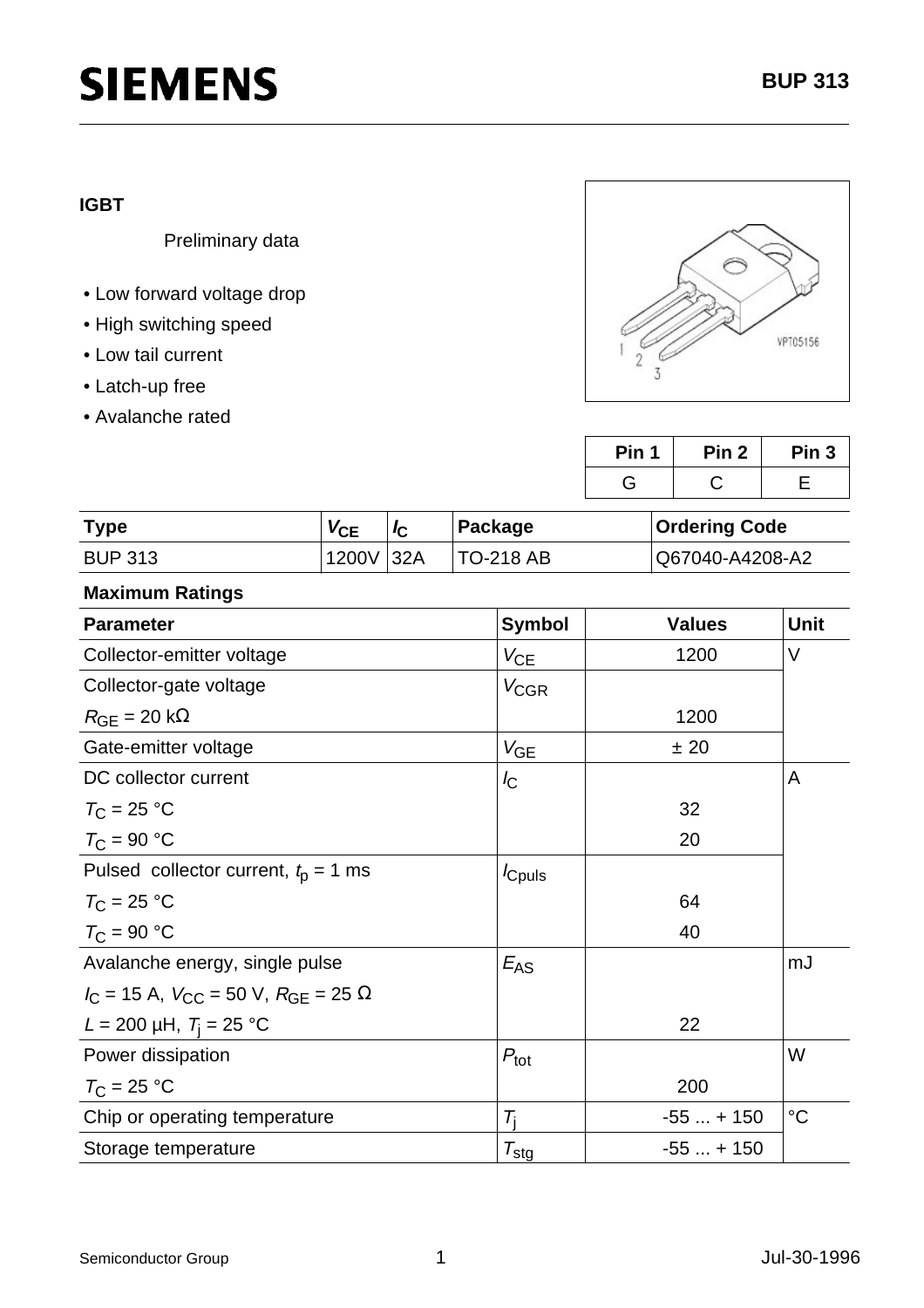### **Maximum Ratings**

| <b>Parameter</b>                    | <b>Symbol</b> | <b>Values</b> | <b>Unit</b>              |
|-------------------------------------|---------------|---------------|--------------------------|
| DIN humidity category, DIN 40 040   |               |               | $\overline{\phantom{0}}$ |
| IEC climatic category, DIN IEC 68-1 |               | 55 / 150 / 56 |                          |
| <b>Thermal Resistance</b>           |               |               |                          |
| Thermal resistance, chip case       | $R_{thJC}$    | $\leq 0.63$   | K/W                      |

## **Electrical Characteristics**, at T<sub>j</sub> = 25 °C, unless otherwise specified

| <b>Parameter</b> | <b>Symbol</b> | <b>Values</b> |      |      | <b>Unit</b> |
|------------------|---------------|---------------|------|------|-------------|
|                  |               | min.          | typ. | max. |             |

### **Static Characteristics**

| Gate threshold voltage                                                  | $V_{GE(th)}$     |     |     |                | V  |
|-------------------------------------------------------------------------|------------------|-----|-----|----------------|----|
| $V_{GE} = V_{CE}$ , $I_C = 0.35$ mA                                     |                  | 4.5 | 5.5 | 6.5            |    |
| Collector-emitter saturation voltage                                    | $V_{CE(sat)}$    |     |     |                |    |
| $V_{GE}$ = 15 V, $I_C$ = 15 A, $T_i$ = 25 °C                            |                  |     | 2.7 | 3.2            |    |
| $V_{GE}$ = 15 V, $I_C$ = 15 A, $T_i$ = 125 °C                           |                  |     | 3.3 | 3.9            |    |
| $V_{GE}$ = 15 V, $I_C$ = 30 A, $T_i$ = 25 °C                            |                  |     | 3.4 |                |    |
| $V_{GE}$ = 15 V, $I_C$ = 30 A, $T_i$ = 125 °C                           |                  |     | 4.3 | $\blacksquare$ |    |
| Zero gate voltage collector current                                     | $I_{\text{CES}}$ |     |     |                | mA |
| $V_{\text{CE}}$ = 1200 V, $V_{\text{GE}}$ = 0 V, $T_{\text{i}}$ = 25 °C |                  |     |     | 0.8            |    |
| Gate-emitter leakage current                                            | $I_{\text{GES}}$ |     |     |                | nA |
| $V_{GF}$ = 25 V, $V_{CF}$ = 0 V                                         |                  |     |     | 100            |    |

#### **AC Characteristics**

| Transconductance                                           | $g_{\rm fs}$   |                          |      |      | S  |
|------------------------------------------------------------|----------------|--------------------------|------|------|----|
| $V_{\text{CE}}$ = 20 V, $I_{\text{C}}$ = 15 A              |                | -                        | 12   | ۰    |    |
| Input capacitance                                          | $C_{\rm lss}$  |                          |      |      | рF |
| $V_{\text{CF}}$ = 25 V, $V_{\text{GF}}$ = 0 V, $f$ = 1 MHz |                |                          | 1000 | 1350 |    |
| Output capacitance                                         | $C_{\rm{OSS}}$ |                          |      |      |    |
| $V_{\text{CF}}$ = 25 V, $V_{\text{GF}}$ = 0 V, $f$ = 1 MHz |                | $\overline{\phantom{0}}$ | 150  | 225  |    |
| Reverse transfer capacitance                               | $C_{\rm rss}$  |                          |      |      |    |
| $V_{\text{CE}}$ = 25 V, $V_{\text{GE}}$ = 0 V, $f$ = 1 MHz |                |                          | 70   | 100  |    |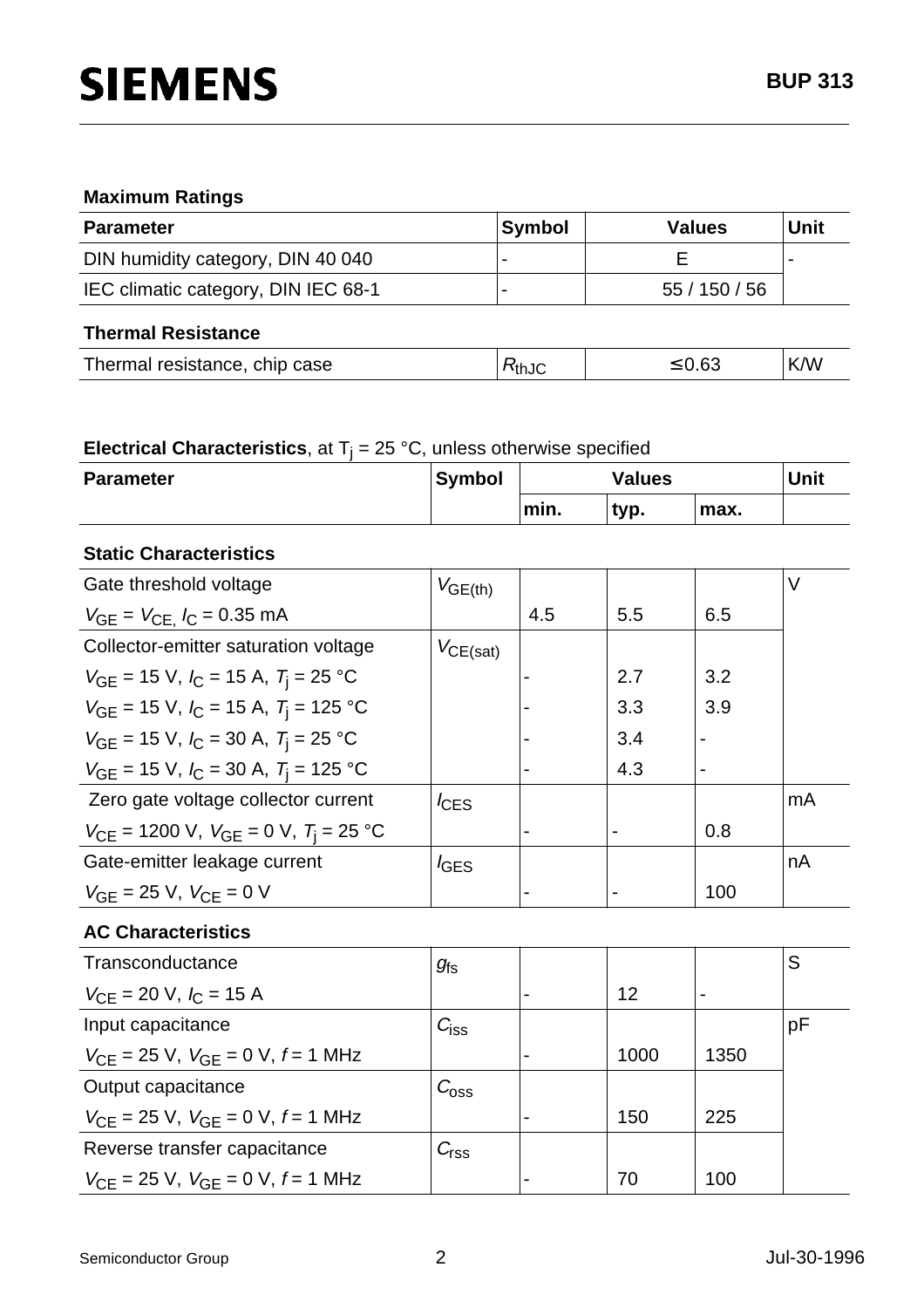## **Electrical Characteristics**, at T<sub>j</sub> = 25 °C, unless otherwise specified

| <b>Parameter</b> | <b>Symbol</b> |      | <b>Values</b> |      |  |
|------------------|---------------|------|---------------|------|--|
|                  |               | min. | typ.          | max. |  |

## **Switching Characteristics, Inductive Load at T<sup>j</sup> = 125 °C**

| Turn-on delay time                                                      | $t_{d(on)}$  |                |     |     | ns |
|-------------------------------------------------------------------------|--------------|----------------|-----|-----|----|
| $V_{\text{CC}}$ = 600 V, $V_{\text{GF}}$ = 15 V, $I_{\text{C}}$ = 15 A  |              |                |     |     |    |
| $R_{\text{Gon}}$ = 82 $\Omega$                                          |              | $\blacksquare$ | 70  | 100 |    |
| Rise time                                                               | $t_{\rm r}$  |                |     |     |    |
| $V_{\text{CC}}$ = 600 V, $V_{\text{GF}}$ = 15 V, $I_{\text{C}}$ = 15 A  |              |                |     |     |    |
| $R_{\text{Gon}}$ = 82 $\Omega$                                          |              | $\blacksquare$ | 45  | 70  |    |
| Turn-off delay time                                                     | $t_{d(Off)}$ |                |     |     |    |
| $V_{\rm CC}$ = 600 V, $V_{\rm GF}$ = -15 V, $I_{\rm C}$ = 15 A          |              |                |     |     |    |
| $R_{\text{Goff}}$ = 82 $\Omega$                                         |              |                | 400 | 530 |    |
| <b>Fall time</b>                                                        | $t_{\rm f}$  |                |     |     |    |
| $V_{\text{CC}}$ = 600 V, $V_{\text{GF}}$ = -15 V, $I_{\text{C}}$ = 15 A |              |                |     |     |    |
| $R_{\text{Goff}} = 82 \Omega$                                           |              | $\blacksquare$ | 70  | 95  |    |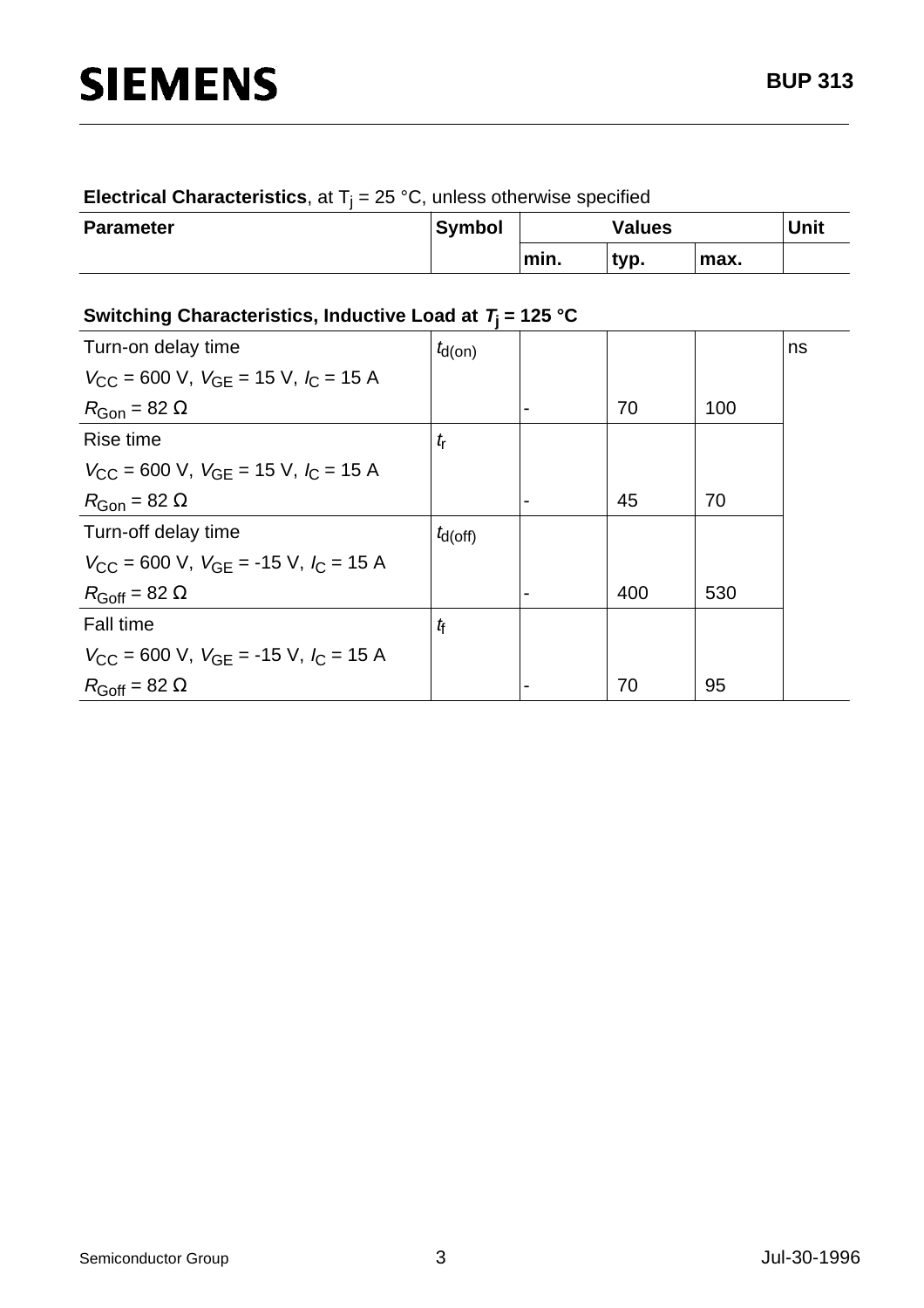#### **Power dissipation**

 $P_{\text{tot}} = f(T_C)$ parameter:  $T_i \le 150$  °C



### **Safe operating area**

 $I_{\rm C} = f(V_{\rm CE})$ parameter:  $D = 0$ ,  $T_C = 25^{\circ}$ C,  $T_i \le 150^{\circ}$ C



### **Collector current**

 $I_{\text{C}} = f(T_{\text{C}})$ parameter:  $V_{GE} \ge 15$  V,  $T_i \le 150$  °C



### **Transient thermal impedance IGBT**

 $Z_{\text{th JC}} = f(t_{\text{p}})$ parameter:  $D = t_p / T$ 

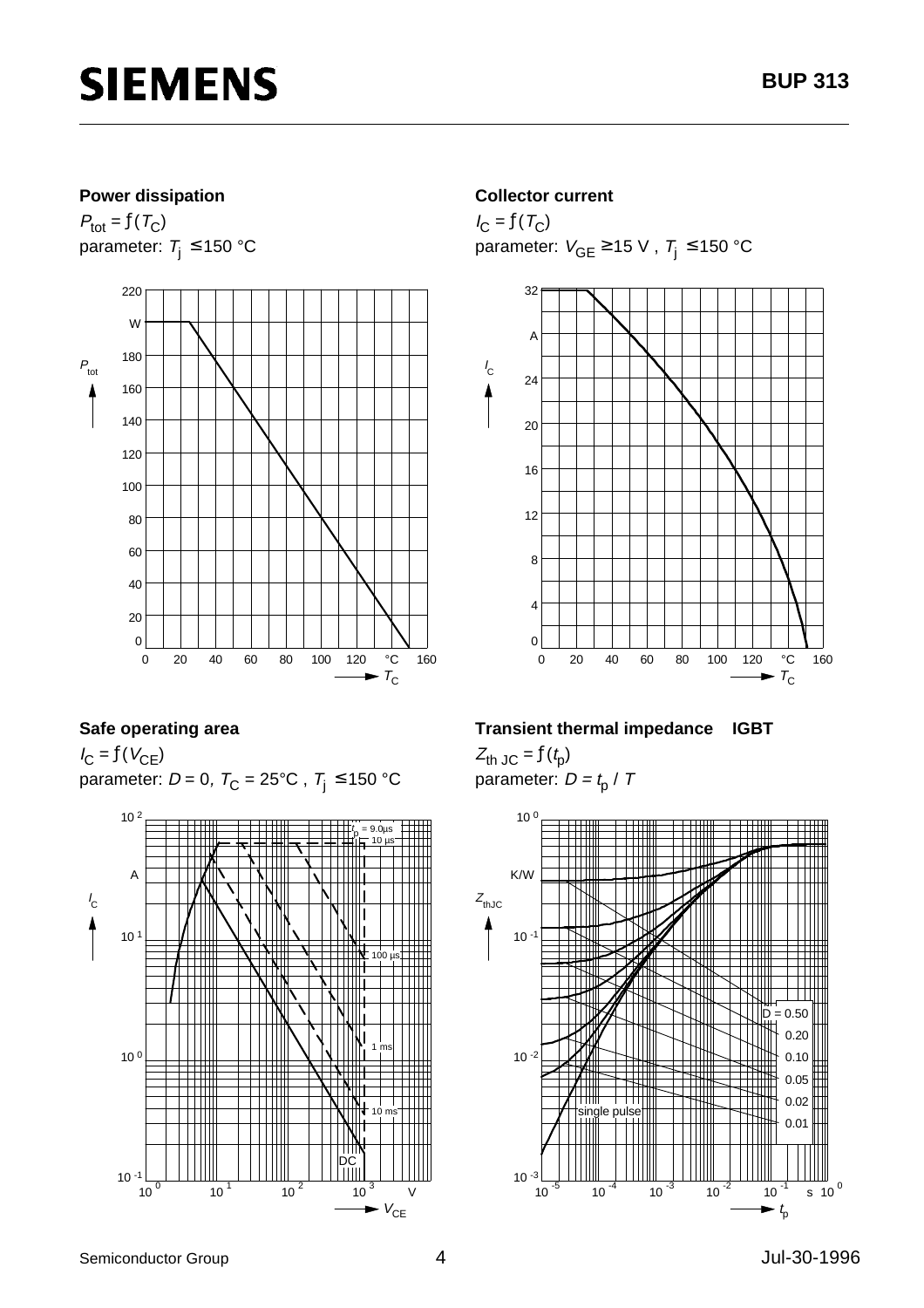#### **Typ. output characteristics**

 $I_{\text{C}} = f(V_{\text{CE}})$ parameter:  $t_p = 80 \text{ }\mu\text{s}, \ T_j = 25 \text{ }^{\circ}\text{C}$ 



#### **Typ. transfer characteristics**

 $I_C = f(V_{GE})$ parameter:  $t_p = 80 \text{ }\mu\text{s}, V_{CE} = 20 \text{ V}$ 



#### **Typ. output characteristics**

 $I_C = f(V_{CE})$ parameter:  $t_p = 80 \text{ }\mu\text{s}, \ T_j = 125 \text{ }^{\circ}\text{C}$ 

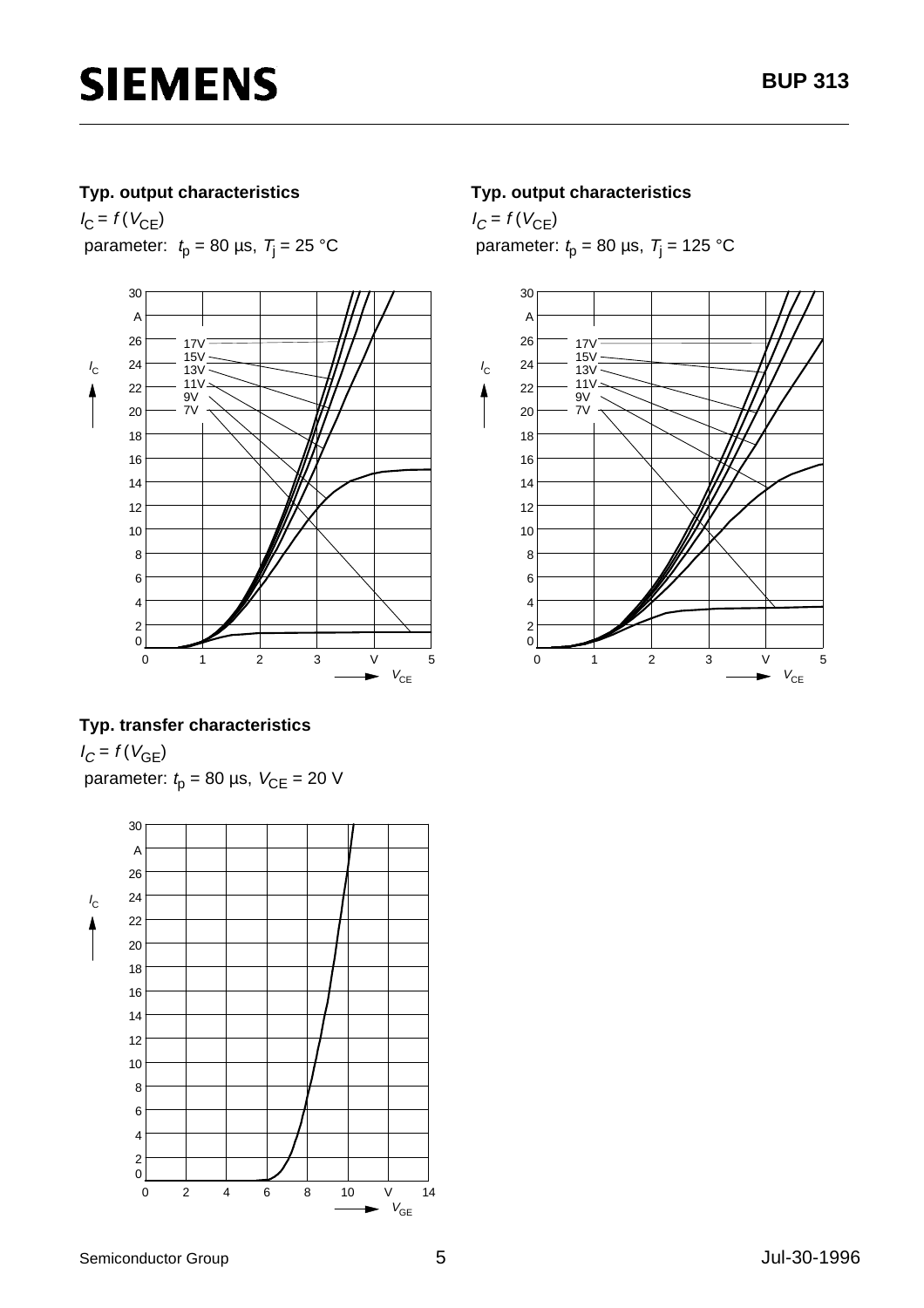#### **Typ. switching time**

 $I$  =  $f\left(I_{\bigcirc}\right)$  , inductive load ,  $\mathcal{T}_{\vphantom{\overline{J}}}$  = 125°C par.:  $V_{CE}$  = 600 V,  $V_{GE}$  = ± 15 V,  $R_G$  = 82 Ω



## **Typ. switching losses**

 $E = f(I_C)$ , inductive load,  $T_i = 125$ °C par.:  $V_{CE} = 600$  V,  $V_{GE} = \pm 15$  V,  $R_G = 82$  Ω



#### **Typ. switching time**

 $t$  =  $f$  ( $R_{\rm G}$ ) , inductive load ,  $\, T_{\rm j}$  = 125°C par.:  $V_{CE} = 600 \text{ V}$ ,  $V_{GE} = \pm 15 \text{ V}$ ,  $I_C = 15 \text{ A}$ 



## **Typ. switching losses**

 $E$  =  $f(R_G)$  , inductive load ,  $T_{\rm j}$  = 125°C par.:  $V_{CE} = 600V$ ,  $V_{GE} = \pm 15 V$ ,  $I_C = 15 A$ 

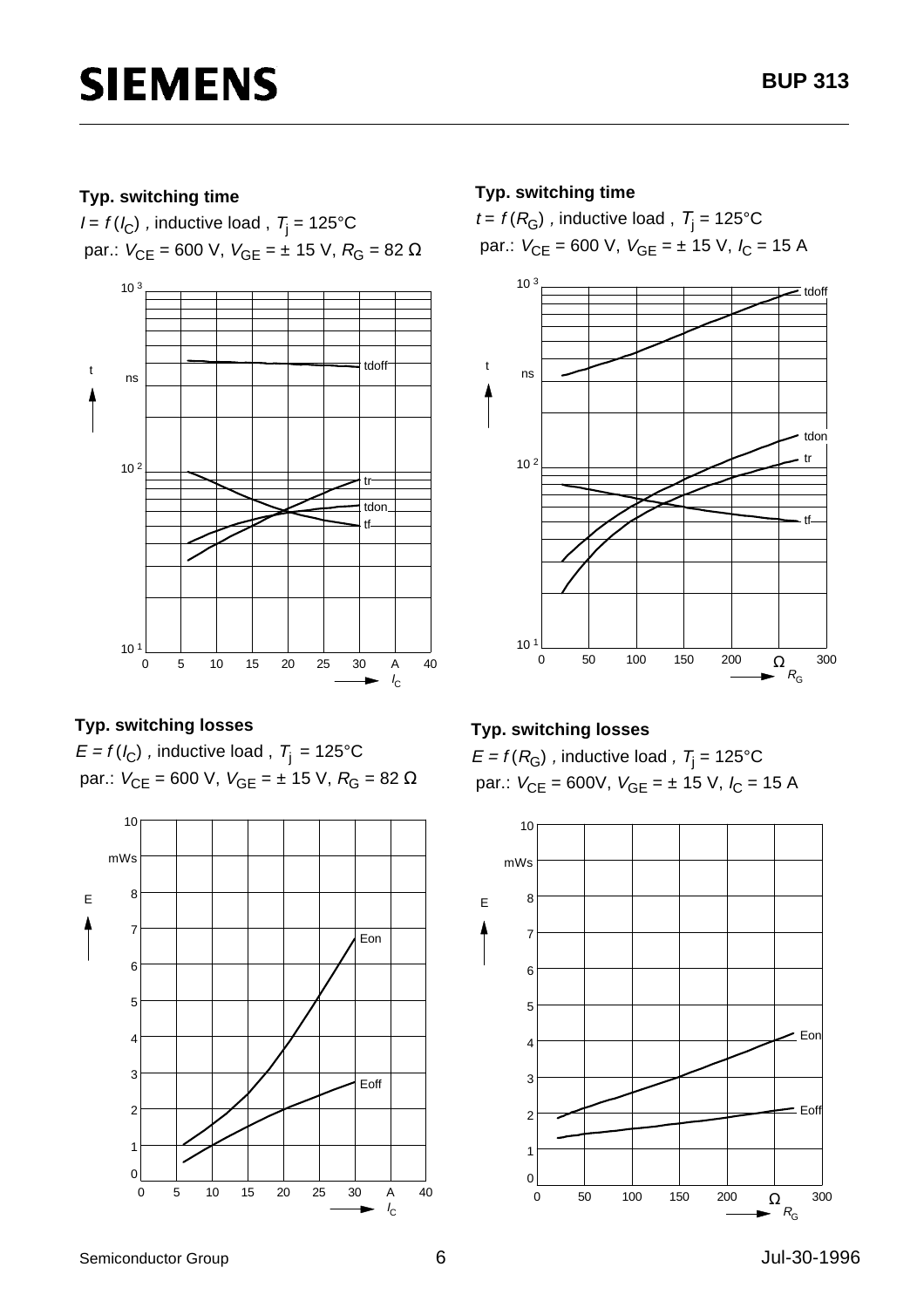### **Typ. gate charge**

 $V_{\text{GE}}=f(Q_{\text{Gate}})$ parameter:  $I_{C \text{ puls}} = 15 \text{ A}$ 



#### **Short circuit safe operating area**

 $I_{\text{Csc}}$  =  $f$  (  $V_{\text{CE}}$  ) , T<sub>j</sub> = 150°C parameter:  $V_{GE} = \pm 15 \text{ V}$ ,  $t_{sc} \le 10 \text{ }\mu\text{s}$ , L < 25 nH



#### **Typ. capacitances**

 $C = f(V_{\text{CF}})$ parameter:  $V_{GE} = 0$  V,  $f = 1$  MHz



#### **Reverse biased safe operating area**

 $I_{\text{Cpuls}}$  =  $f$  (V<sub>CE</sub>), T<sub>j</sub> = 150°C parameter:  $V_{GE}$  = 15 V